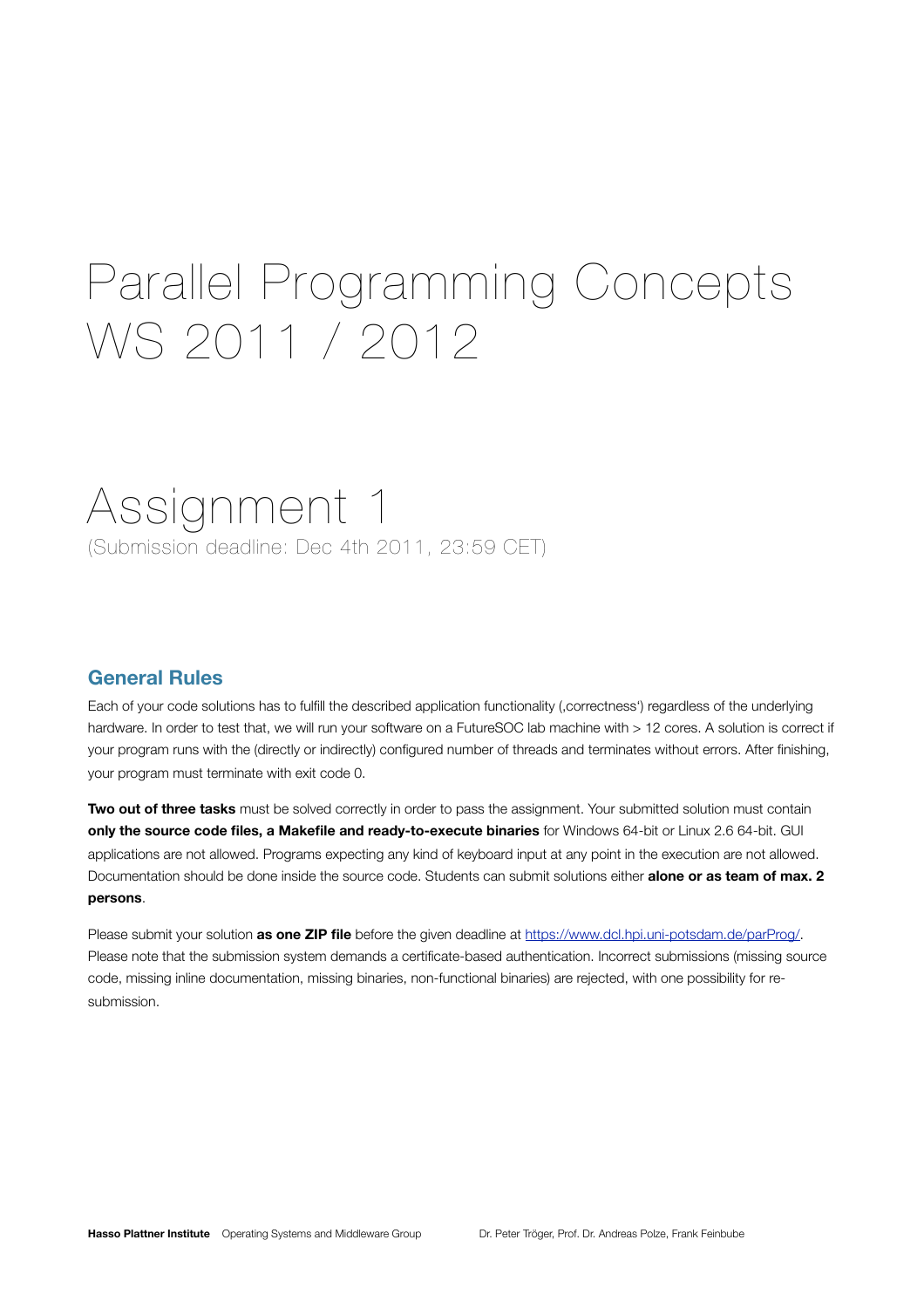# **Assignment 1**

The first assignment covers the usage of basic synchronization primitives in a thread-based shared memory system. You have to solve the given programming exercises in C / C++ either based on the Windows Thread API<sup>1</sup> or the POSIX pthread API<sup>1</sup>. Additional threading libraries are not allowed for this assignment.

### **Task 1.1**

Implement a program that sums up a range of numbers in parallel. The general algorithmic problem is called "parallel reduction" or "prefix scan". An appropriate parallelization strategy can be found in the Internet or in literature, if necessary.

Your application should accept three parameters: The number of threads to use, the start index and the end index (64bit numbers) of the range to compute. For example, the command line

./parsum 30 1 10000000000

should lead to a parallel summation of the numbers 1,2,...,10000000000, based on 30 threads running in parallel. Your program should **only** output the result and terminate. The solution is correct if a true parallelized computation takes place (no Gauss please), the solution scales based on the number of threads, and if the application produces correct results for all input. We will evaluate your solution with different thread counts / summation ranges. The result with lowest average runtime will be shown in the lecture.

#### **Task 1.2**

Implement the dining philosophers problem with a freely chosen deadlock-free solution strategy<sup>[2](#page-1-1)</sup>. Your application should accept two parameters, the number of philosophers resp. forks (min. 3) and the maximum run time in seconds. Each philosopher should be represented by a thread. You are free to map also other stake holders (e.g. waiters) or resources (e.g. forks) to threads if necessary.

After the given run time is exceeded, the program must terminate with exit code 0 and output the number of "feedings" per philosopher.

<span id="page-1-0"></span><sup>1</sup> man pthread

<span id="page-1-1"></span><sup>2</sup> [http://en.wikipedia.org/wiki/Dining\\_philosophers\\_problem](http://en.wikipedia.org/wiki/Dining_philosophers_problem)